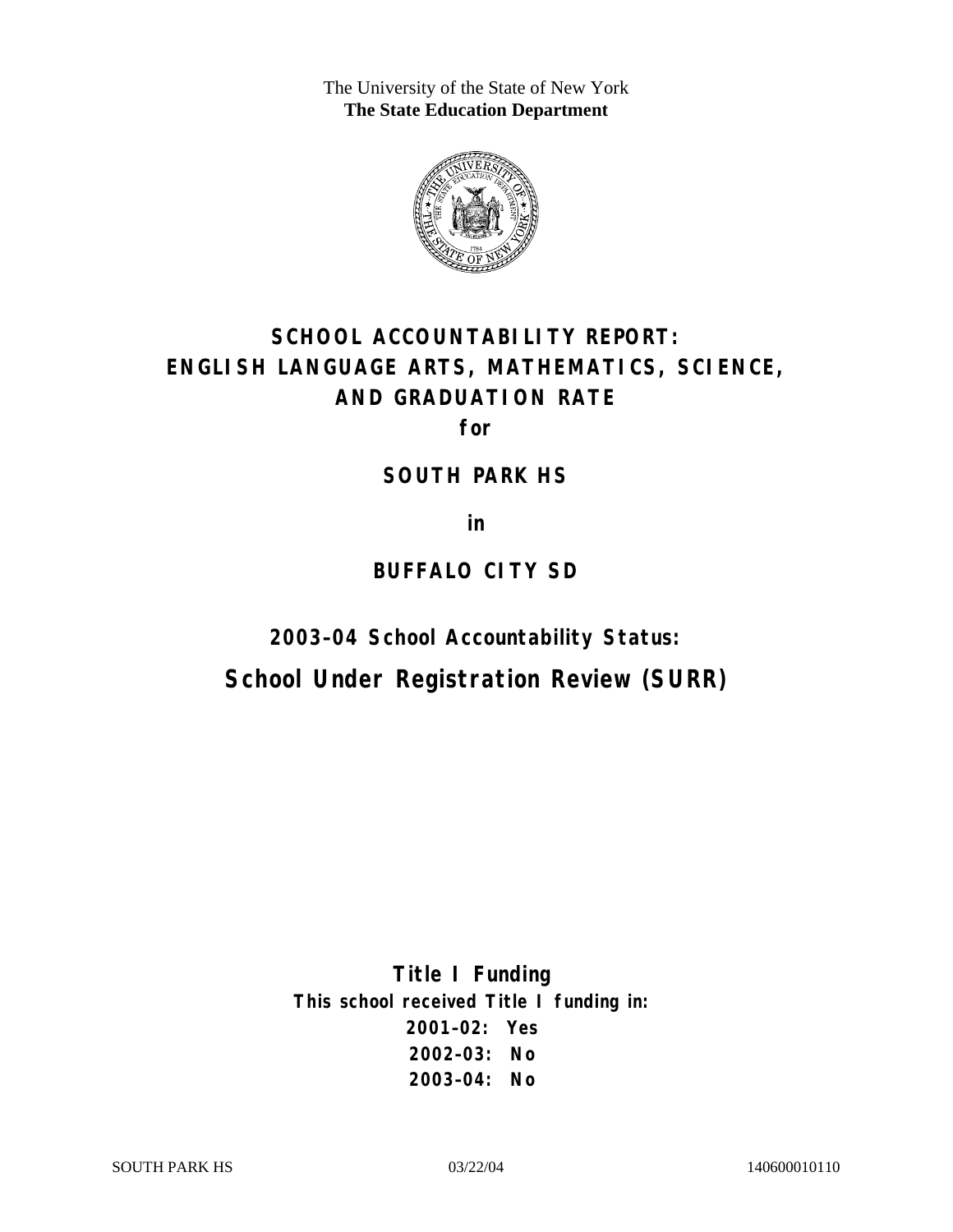### **District/School Accountability Status Categories**

The list below defines the district or school status categories under New York State's district and school accountability system, which is divided into a Federal Title I component and a State component. A district or school that does not receive Title I funding in a school year does not have a federal status in that year. Schools receiving Title I funds that are not in good standing must provide school choice for their students; those in need of improvement year 2 and beyond must also provide Supplemental Education Services to eligible students. Other consequences for districts and schools not in good standing can be found at: www.emsc.nysed.gov/deputy/nclb/accountability/siinfo.htm. To be removed from any improvement status, a district or school must make Adequate Yearly Progress (AYP) for two consecutive years, or in the case of a School Under Registration Review, achieve the performance targets established for the school by the Commissioner.

**District/School in Good Standing:** A district or school is considered to be in good standing if it has not been identified as a District or School in Need of Improvement, Requiring Corrective Action, Planning for Restructuring, or Requiring Academic Progress, or as a School Under Registration Review.

**District/School Requiring Academic Progress:** Under the State component of New York's accountability system, a district or school that did not make AYP in the same grade and subject for two consecutive years is considered a School Requiring Academic Progress (Year 1) the following year. In each succeeding year that the school fails to make AYP, the year designation is incremented by one.

**District/School in Need of Improvement (Year 1):** A district or school that has not made AYP for two consecutive years in the same grade or subject while receiving Title I funds is considered a District/School in Need of Improvement (Year 1) the following year.

**District/School in Need of Improvement (Year 2):** A District or School in Need of Improvement (Year 1) that does not make AYP in the grade or subject for which it was identified while receiving Title I funds is considered a District or School in Need of Improvement (Year 2) the following year.

**District/School Requiring Corrective Action:** A District or School in Need of Improvement (Year 2) that does not make AYP in the grade or subject for which it was identified while receiving Title I funds is considered a District or School Requiring Corrective Action the following year.

**District/School Planning for Restructuring:** A District or School Requiring Corrective Action that does not make AYP in the grade or subject for which it was identified while receiving Title I funds is considered a District or School Planning for Restructuring the following year.

**School Under Registration Review (SURR):** Schools that are farthest from the State standard and have been determined by the Commissioner to be most in need of improvement are Schools Under Registration Review. These schools must achieve performance targets specified by the Commissioner of Education in their area(s) of identification within a prescribed timeframe or risk having their registration revoked by the Board of Regents.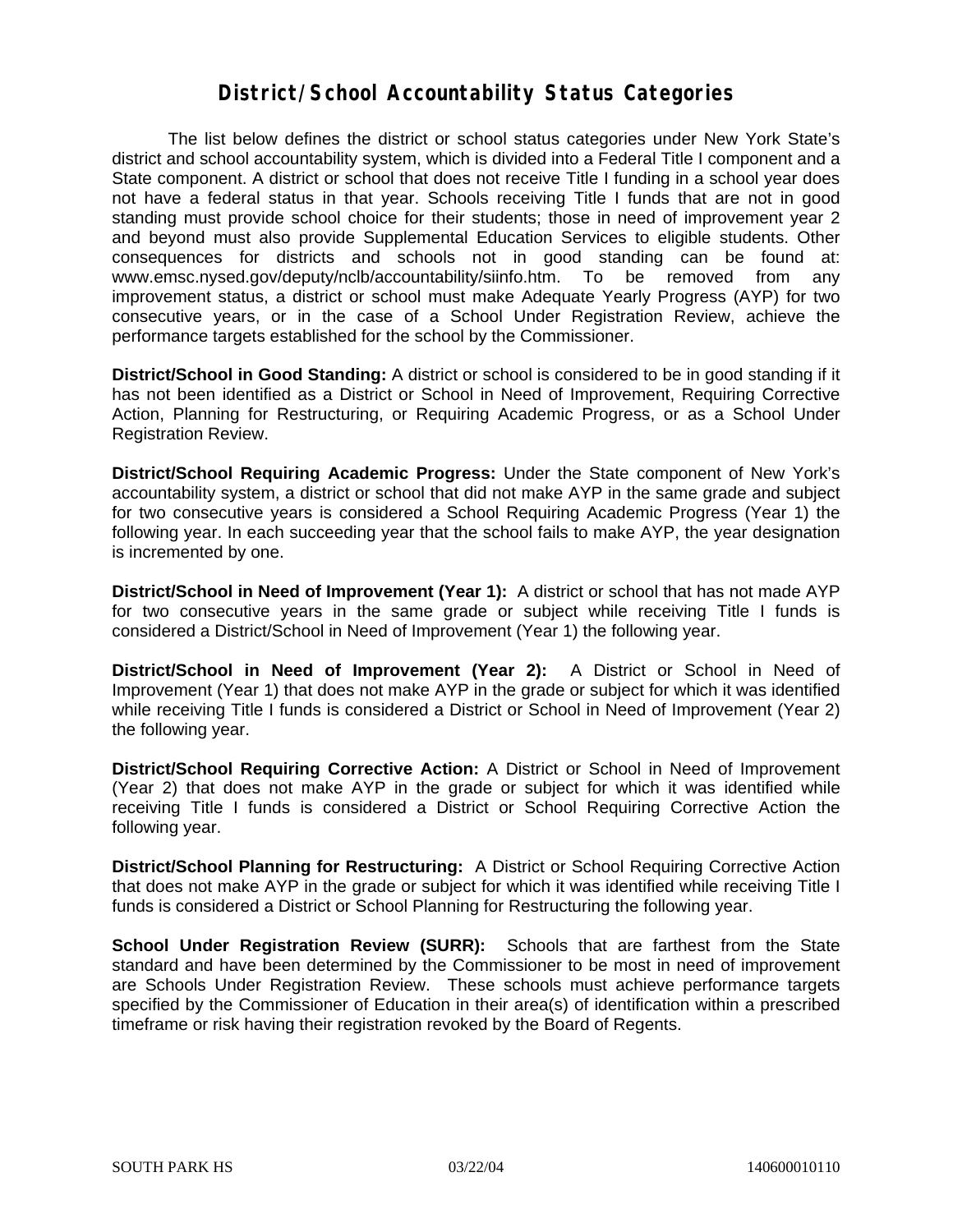## **Secondary-Level English Language Arts**

Definitions of terms, such as Performance Index and Effective Annual Measurable Objective (AMO), are in the glossary, which is the last page of this report.

#### **For a school to make Adequate Yearly Progress (AYP) in 2002–03, every accountability group must make AYP.**

**For an accountability group to make AYP in 2002–03,** it must meet its Effective AMO *or* make safe harbor (*2002–03 Performance* and *Standards*). To meet the Effective AMO, the Performance Index for each group with 30 or more cohort members must equal or exceed the Effective AMO. To make safe harbor, the Performance Index of each of these groups must equal or exceed its ELA safe harbor target *and* the group must meet the graduation-rate qualification for safe harbor. (See the graduation-rate page of this report for further information on meeting the graduation-rate qualification for safe harbor.)

*ELA Safe Harbor Targets:* The secondary-level 2002–03 ELA Safe Harbor Target is calculated by using the following equation: 2001–02 PI + (200 – the 2001–02 PI) <sup>×</sup> 0.10. The 2003–04 ELA Safe Harbor Target is calculated by using the following equation: 2002–03 PI + (200 – the 2002–03 PI)  $\times$  0.10. The 2003–04 target is provided for groups whose PI was below the Effective AMO in 2002–03.

|                                   | 2002-03 Performance*                                        |                      | 2002-03 Standards |                                     |                                                                       | <b>Made</b>                            | 2003-04                             |
|-----------------------------------|-------------------------------------------------------------|----------------------|-------------------|-------------------------------------|-----------------------------------------------------------------------|----------------------------------------|-------------------------------------|
| <b>Accountability Group</b>       | Count of 1999<br>Accountability<br>Cohort<br><b>Members</b> | Performance<br>Index | Effective<br>AMO  | <b>ELA Safe</b><br>Harbor<br>Target | Met the<br><b>Graduation-Rate</b><br>Qualification for<br>Safe Harbor | AYP in<br><b>ELA</b> in<br>$2002 - 03$ | <b>ELA Safe</b><br>Harbor<br>Target |
| All Students                      | 228                                                         | 99                   | 135               | 121                                 | No.                                                                   | <b>No</b>                              | 109                                 |
| <b>Students with Disabilities</b> | 57                                                          | 65                   | 129               | 94                                  | No.                                                                   | <b>No</b>                              | 79                                  |
| American Indian/Alaskan Native    | 3                                                           |                      |                   |                                     |                                                                       |                                        |                                     |
| <b>Black</b>                      | 58                                                          | 81                   | 129               | 114                                 | No.                                                                   | <b>No</b>                              | 93                                  |
| Hispanic                          | 10                                                          |                      |                   |                                     |                                                                       |                                        |                                     |
| Asian or Pacific Islander         |                                                             |                      |                   |                                     |                                                                       |                                        |                                     |
| White                             | 157                                                         | 106                  | 134               | 127                                 | No                                                                    | <b>No</b>                              | 115                                 |
| Limited English Proficient        |                                                             |                      |                   |                                     |                                                                       |                                        |                                     |
| Economically Disadvantaged        | 117                                                         | 90                   | 132               | 112                                 | No                                                                    | <b>No</b>                              | 101                                 |
| Final AYP Determination           |                                                             |                      |                   |                                     |                                                                       | <b>No</b>                              |                                     |

\*For schools with fewer than thirty 1999 accountability cohort members, 1998 and 1999 cohort data were combined to determine counts and PIs.

\*\*Groups with a "\*\*" are not required to meet the graduation-rate qualification for safe harbor, because fewer than 30 members in the 1998 graduation-rate cohort were in those groups.

**State accountability status in secondary-level English language arts: School Requiring Academic Progress Year 1** 

Title I accountability status in secondary-level English language arts: School Status Not Applicable, did not receive Title I funds in one or more **school y ears**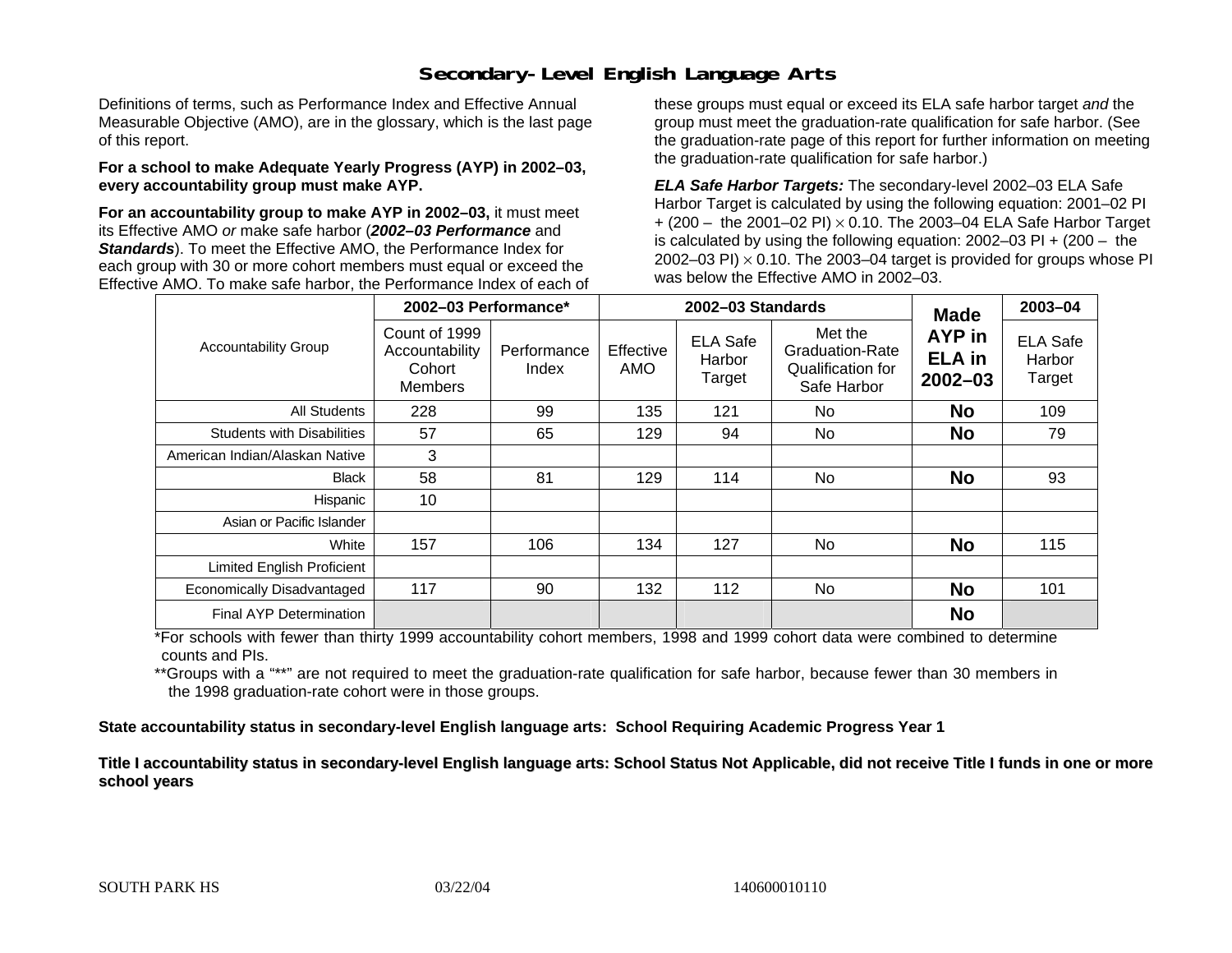### **Secondary-Level Mathematics**

Definitions of terms, such as Performance Index and Effective Annual Measurable Objective (AMO), are in the glossary, which is the last page of this report.

#### **For a school to make Adequate Yearly Progress (AYP) in 2002–03, every accountability group must make AYP.**

**For an accountability group to make AYP in 2002–03,** it must meet its Effective AMO *or* make safe harbor (*2002–03 Performance* and *Standards*). To meet the Effective AMO, the Performance Index for each group with 30 or more cohort members must equal or exceed the Effective AMO. To make safe harbor, the Performance Index of each of these groups must equal or exceed its math safe harbor target *and* the group must meet the graduation-rate qualification for safe harbor. (See the graduation-rate page of this report for further information on meeting the graduation-rate qualification for safe harbor.)

*Math Safe Harbor Targets:* The secondary-level 2002–03 Math Safe Harbor Target is calculated by using the following equation: 2001–02 PI + (200 – the 2001–02 PI) × 0.10. The 2003–04 Math Safe Harbor Target is calculated by using the following equation: 2002–03 PI + (200  $-$  the 2002–03 PI)  $\times$  0.10. The 2003–04 target is provided for groups whose PI was below the Effective AMO in 2002–03.

|                                   | 2002-03 Performance*                                        |                      | 2002-03 Standards |                               |                                                                       | <b>Made</b>                      | 2003-04                       |
|-----------------------------------|-------------------------------------------------------------|----------------------|-------------------|-------------------------------|-----------------------------------------------------------------------|----------------------------------|-------------------------------|
| <b>Accountability Group</b>       | Count of 1999<br>Accountability<br>Cohort<br><b>Members</b> | Performance<br>Index | Effective<br>AMO  | Math Safe<br>Harbor<br>Target | Met the<br><b>Graduation-Rate</b><br>Qualification for<br>Safe Harbor | AYP in<br>Math in<br>$2002 - 03$ | Math Safe<br>Harbor<br>Target |
| All Students                      | 228                                                         | 61                   | 125               | 75                            | No.                                                                   | <b>No</b>                        | 75                            |
| <b>Students with Disabilities</b> | 57                                                          | 37                   | 119               | 62                            | No.                                                                   | <b>No</b>                        | 53                            |
| American Indian/Alaskan Native    | 3                                                           |                      |                   |                               |                                                                       |                                  |                               |
| <b>Black</b>                      | 58                                                          | 43                   | 119               | 63                            | No                                                                    | <b>No</b>                        | 59                            |
| Hispanic                          | 10                                                          |                      |                   |                               |                                                                       |                                  |                               |
| Asian or Pacific Islander         |                                                             |                      |                   |                               |                                                                       |                                  |                               |
| White                             | 157                                                         | 68                   | 124               | 81                            | No.                                                                   | <b>No</b>                        | 81                            |
| Limited English Proficient        |                                                             |                      |                   |                               |                                                                       |                                  |                               |
| Economically Disadvantaged        | 117                                                         | 48                   | 122               | 75                            | No                                                                    | <b>No</b>                        | 63                            |
| Final AYP Determination           |                                                             |                      |                   |                               |                                                                       | <b>No</b>                        |                               |

\*For schools with fewer than thirty 1999 accountability cohort members, 1998 and 1999 cohort data were combined to determine counts and PIs.

\*\*Groups with a "\*\*" are not required to meet the graduation-rate qualification for safe harbor, because fewer than 30 members in the 1998 graduation-rate cohort were in those groups.

**State accountability status in secondary-level mathematics: School Requiring Academic Progress Year 2** 

Title I accountability status in secondary-level mathematics: School Status Not Applicable, did not receive Title I funds in one or more school **y ears**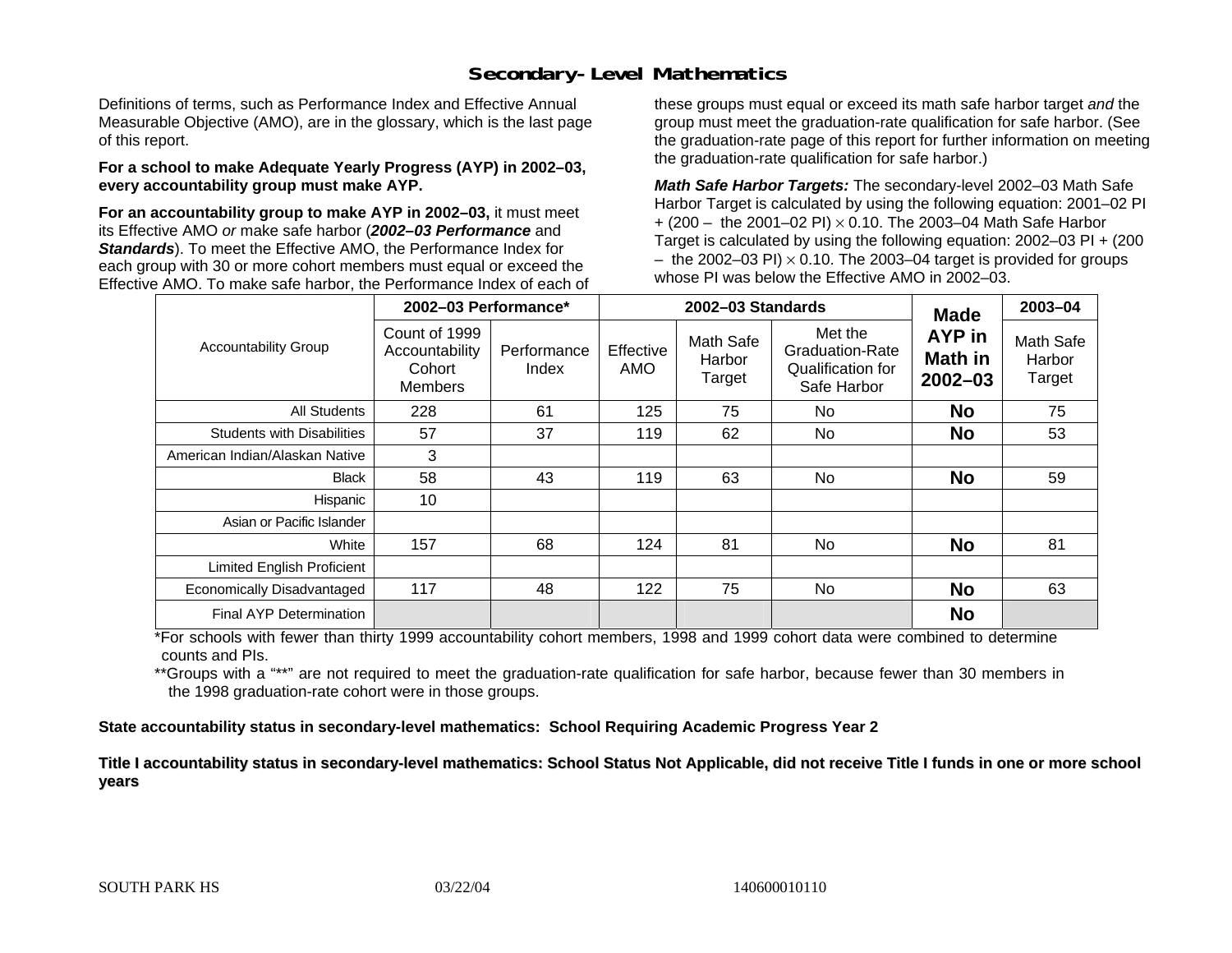## **Graduation Rate**

Definitions of terms, such as Progress Target and Adequate Yearly Progress (AYP), are in the glossary, which is the last page of this report.

*Made AYP in Graduation Rate in 2002–03:* For a school to make AYP in graduation rate, the Percent Earning a Local Diploma by August 31, 2002 for the "All Students" group must equal or exceed the Graduation-Rate Standard or the Graduation-Rate Progress Target.

*Qualification for Safe Harbor in Secondary-Level ELA and Math:* For an accountability group to be considered Qualified for Safe Harbor in Secondary-Level ELA and Math, the Percent Earning a Local Diploma

by August 31, 2002 must equal or exceed the Graduation-Rate Standard or the Graduation-Rate Progress Target for that group.

*Graduation-Rate Progress Targets:* The 2002–03 Graduation-Rate Progress Target is calculated by adding one point to the Percent Earning a Local Diploma by June 30, 2002. The 2003–04 Graduation-Rate Target is calculated by adding one point to the Percent Earning a Local Diploma by August 31, 2002. This target is provided for each group whose Percent Earning a Local Diploma by August 31, 2002 is below the Graduation-Rate Standard in 2002–03. Groups with fewer than 30 cohort members are not subject to this criterion.

|                                   | 2002-03 Performance                                              |                                                          | 2002-03 Standards               |                                           |                                                                             | 2002-03                                                                   | 2003-04                                   |
|-----------------------------------|------------------------------------------------------------------|----------------------------------------------------------|---------------------------------|-------------------------------------------|-----------------------------------------------------------------------------|---------------------------------------------------------------------------|-------------------------------------------|
| <b>Accountability Group</b>       | Count of<br>1998<br>Graduation-<br>Rate Cohort<br><b>Members</b> | Percent Earning a<br>Local Diploma by<br>August 31, 2002 | Graduation-<br>Rate<br>Standard | Graduation-<br>Rate<br>Progress<br>Target | <b>Made AYP</b><br><u>in</u><br><b>Graduation</b><br>Rate in<br>$2002 - 03$ | Qualified<br>for Safe<br>Harbor in<br>Secondary-<br>Level ELA<br>and Math | Graduation-<br>Rate<br>Progress<br>Target |
| All Students                      | 213                                                              | 43                                                       | 55                              | 53                                        | <b>No</b>                                                                   | No.                                                                       | 44                                        |
| <b>Students with Disabilities</b> | 52                                                               |                                                          | 55                              |                                           |                                                                             | No                                                                        |                                           |
| American Indian/Alaskan Native    | $\overline{2}$                                                   |                                                          |                                 |                                           |                                                                             |                                                                           |                                           |
| <b>Black</b>                      | 60                                                               | 32                                                       | 55                              | 48                                        |                                                                             | No                                                                        | 33                                        |
| Hispanic                          | 9                                                                |                                                          |                                 |                                           |                                                                             |                                                                           |                                           |
| Asian or Pacific Islander         |                                                                  |                                                          |                                 |                                           |                                                                             |                                                                           |                                           |
| White                             | 141                                                              | 49                                                       | 55                              | 55                                        |                                                                             | No                                                                        | 50                                        |
| Limited English Proficient        | 1                                                                |                                                          |                                 |                                           |                                                                             |                                                                           |                                           |
| Economically Disadvantaged        | 107                                                              | 48                                                       | 55                              | 50                                        |                                                                             | No                                                                        | 49                                        |
| <b>Final AYP Determination</b>    |                                                                  |                                                          |                                 |                                           | <b>No</b>                                                                   |                                                                           |                                           |

**State accountability status for graduation rate: School in Good Standing** 

Title I accountability status for graduation rate: School Status Not Applicable, did not receive Title I funds in one or more school years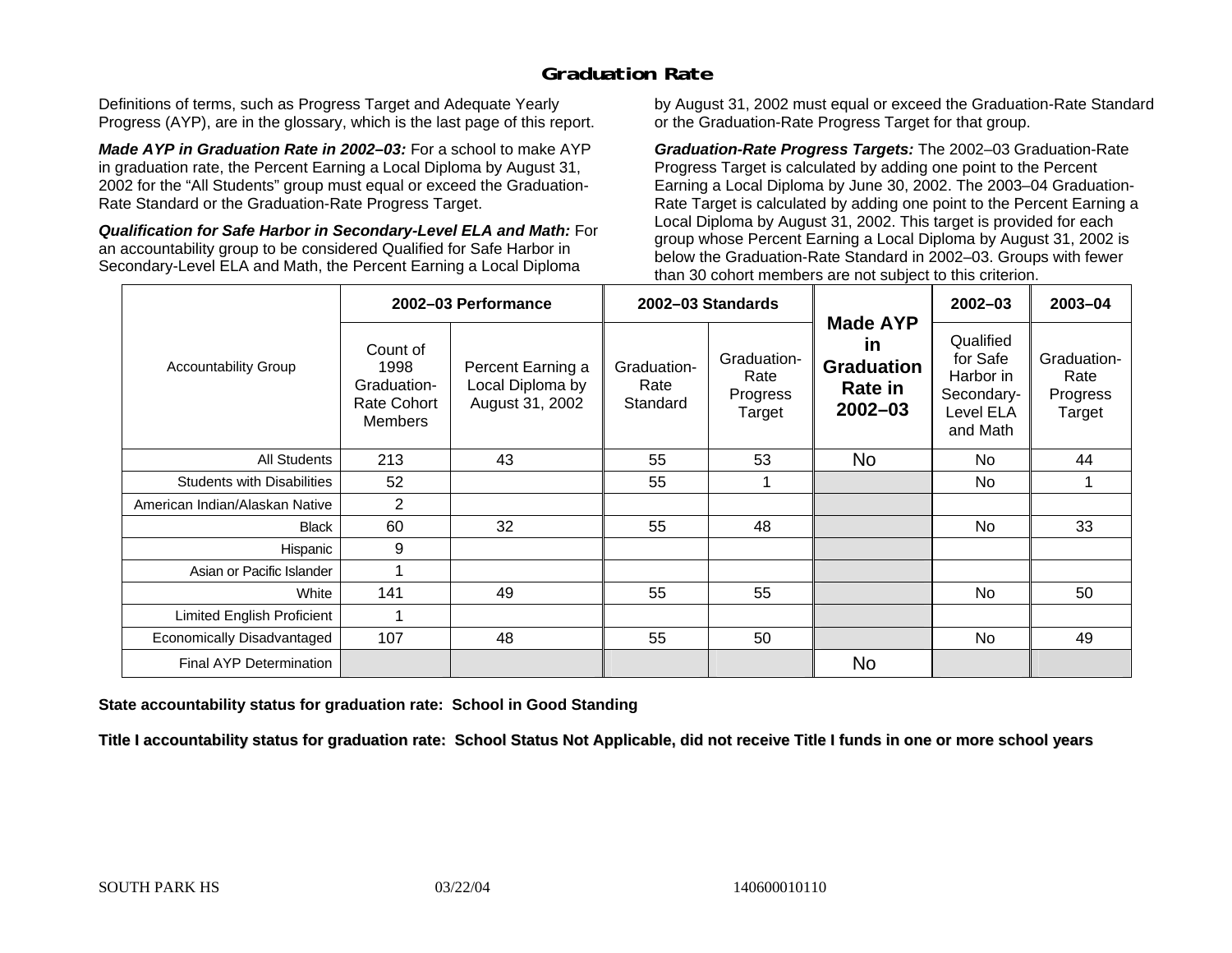#### **Glossary**

**Accountability Cohort: Accountability Cohort:** The 1999 school accountability cohort consists of all students who first entered grade 9 in the fall of 1999, and all ungraded students with disabilities who reached their seventeenth birthday in the 1999–2000 school year, who were enrolled on October 3, 2001. Certain students with severe disabilities, new immigrants, and students who transfer to programs leading to a high school diploma or high school equivalency diploma were not included in the 1999 school accountability cohort. The 1999 district accountability cohort consists of all students in each school accountability cohort plus students who transferred within the district after BEDS day *plus* students who were placed outside the district by the CSE or district administrators and who met the other requirements for cohort membership. Cohort is defined in Section 100.2 (p) (8) of the Commissioner's Regulations.

**Adequate Yearly Progress (AYP):** Adequate Yearly Progress (AYP) indicates satisfactory progress by a district/school toward the goal of proficiency for all students.

**Annual Measurable Objective (AMO):** The Annual Measurable Objective (AMO) signifies that an accountability group is making satisfactory progress toward the goal that 100 percent of students will be proficient in the State's learning standards for English language arts and mathematics by 2013–14. The AMO will be increased in regular increments beginning in 2004–05 until it reaches 200 in 2013–14. (See Effective AMO for further information.)

**Continuously Enrolled Students:** Students enrolled in the school on BEDS day (usually the first Wednesday in October) of the school year and until the day of testing.

**Effective Annual Measurable Objective (Effective AMO):** The Effective Annual Measurable Objective (Effective AMO) is the PI value that each accountability group within a school or district is expected to achieve to make AYP. The Effective AMO is the lowest PI that an accountability group of a given size can achieve in a subject for the group's PI not to be considered significantly different from the AMO for that subject. If an accountability group's PI equals or exceeds the Effective AMO, it is considered to have made AYP. A more complete definition of Effective AMO and a table showing the PI values that each group size must equal or exceed to make AYP are available at www.emsc.nysed.gov/irts.

**Graduation-Rate Cohort:** Graduation-rate cohort for each year includes all students in the accountability cohort in the previous year plus all students excluded from that accountability cohort solely because they transferred to a general education development (GED) program.

**Graduation-Rate Standard:** The criterion value that represents a minimally satisfactory percentage of cohort members earning a local diploma. The State Graduation-Rate Standard is 55 percent. The Commissioner may raise the Graduation-Rate Standard at his discretion in future years.

**Performance Index (PI):** A Performance Index is a value from 0 to 200 that is assigned to an accountability group, indicating how that group performed on a required State test (or approved alternative) in English language arts, mathematics, or science. Student scores on the tests are converted to four achievement levels, from Level 1 (indicating no proficiency) to Level 4 (indicating advanced proficiency). *At the elementary and middle levels, the PI is calculated using the following equation: (Count of Continuously Enrolled Tested Students Performing at Levels 2, 3, and 4 + the Count at Levels 3 and 4) + Count of All Continuously Enrolled Tested Students. At the secondary level, the PI is calculated using the following equation: (Count of Cohort Members Performing at Levels 2, 3, and 4 + the Count at Levels 3 and 4) + Count of All Cohort Members.* A list of tests used to measure student performance for accountability is available at www.emsc.nysed.gov/irts.

**Progress Target:** For accountability groups below the State Standard in science or graduation rate, the Progress Target is an alternative method for making AYP or qualifying for safe harbor in English language arts and mathematics based on improvement over the previous year's performance.

**Safe Harbor:** Safe Harbor provides an alternative means to demonstrate AYP for accountability groups that do not achieve their Effective AMOs in English or mathematics.

**Science Standard:** The criterion value that represents a minimally satisfactory performance in science. In 2002–03, the elementary-level Science Standard was 40 percent of tested students scoring at or above the State Designated Level. In 2003–04 and future years, with the introduction of the new science test, the elementary-level science standard is a PI of 100. In 2002–03 and future years, the middle-level Science Standard is a PI of 100. The Commissioner may raise the State Science Standard at his discretion in future years.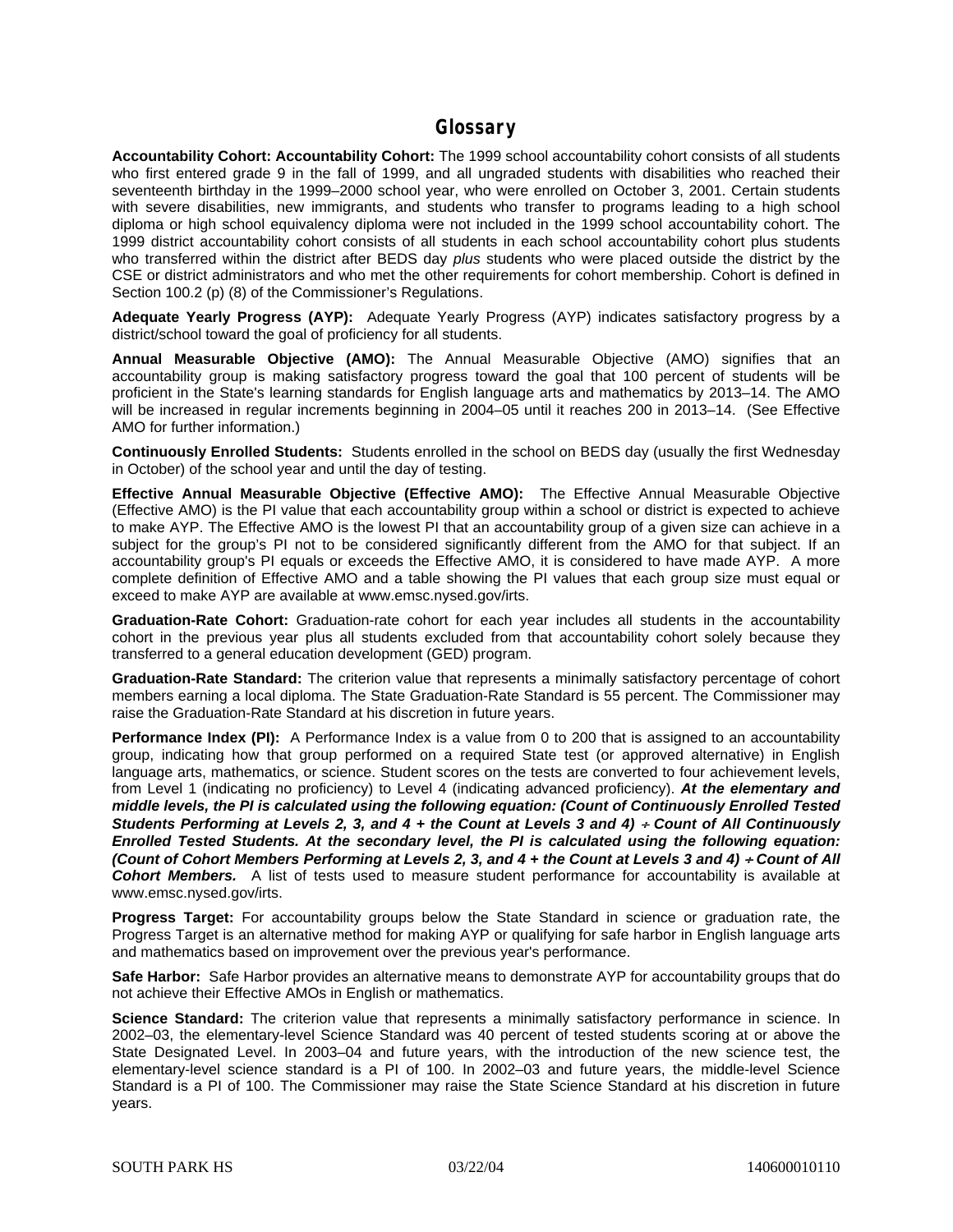#### **School Under Registration Review (SURR)**

This school is presently identified as a School Under Registration Review (SURR). Commissioner's Regulations require the Commissioner to annually place under Registration Review those schools that are determined to be farthest from State standards and most in need of improvement. The Commissioner establishes a timeline by which each SURR must meet performance targets in its area(s) of identification. A school that meets these targets may be removed from registration review, except that in the school's first year of identification the school must not only achieve its performance targets, but also meet all State standards in its area(s) of identification to be removed from registration review. The Commissioner may recommend that the Board of Regents revoke the registration of the school that does not perform satisfactorily. Revocation of registration will prevent the school from further operation as a public school. When circumstances warrant, the Commissioner may extend the time frame for a school to make the required progress.

When a school is identified for registration review, a team of experts visits the school and prepares a report. Each district develops a Corrective Action Plan and each school develops a Comprehensive Education Plan to address the recommendations contained in the report. Both the State Education Department and the local school district provide additional support and resources to assist the school to improve.

A school identified for SURR may also be identified as a School In Need of Improvement for failure to make Adequate Yearly Progress as required by the No Child Left Behind Act. In this case the SURR may also be required to offer school choice and/or supplemental educational services. The following charts display the school's performance on State English language arts and mathematics accountability criteria for period from 2001-2002 to the end of the target timeline, including the year for which the school was identified, the subsequent history of measured performance, and the minimum and target levels established for the school.

| High School ELA Measured by the Annual Conort                                                             |           |           |           |           |           |  |  |
|-----------------------------------------------------------------------------------------------------------|-----------|-----------|-----------|-----------|-----------|--|--|
| School Year                                                                                               | 2001-2002 | 2002-2003 | 2003-2004 | 2004-2005 | 2005-2006 |  |  |
| Target PI                                                                                                 | NA        | ΝA        | ΝA        | ΝA        | ΝA        |  |  |
| Measured PI                                                                                               | 65        | 99        |           |           |           |  |  |
| Minimum PI                                                                                                | NA        | NA        | ΝA        | ΝA        | ΝA        |  |  |
| This school was identified for SURR during the 2002-2003 school year. This school was not identified on   |           |           |           |           |           |  |  |
| this accountability criterion. 2001-02 performance is based upon the percentage of the annual high school |           |           |           |           |           |  |  |
| cohort meeting graduation assessment requirements. 2002-2003 through 2005-06 performance and              |           |           |           |           |           |  |  |
| targets are based upon the High School Performance Index.                                                 |           |           |           |           |           |  |  |

High School ELA Measured by the Annual Cohort

#### **English Language Arts Performance**

#### **Mathematics Performance**

| High School Mathematics Measured by the Annual Cohort |                                                                |     |     |     |     |  |  |  |
|-------------------------------------------------------|----------------------------------------------------------------|-----|-----|-----|-----|--|--|--|
| School Year                                           | 2001-2002<br>2002-2003*<br>2003-2004<br>2004-2005<br>2005-2006 |     |     |     |     |  |  |  |
| Target PI                                             | NA                                                             | 102 | 102 | 102 | 102 |  |  |  |
| Measured PI                                           | 45                                                             | 61  | -   | -   |     |  |  |  |
| Minimum PI                                            | NA                                                             | 82  | 82  | 82  |     |  |  |  |